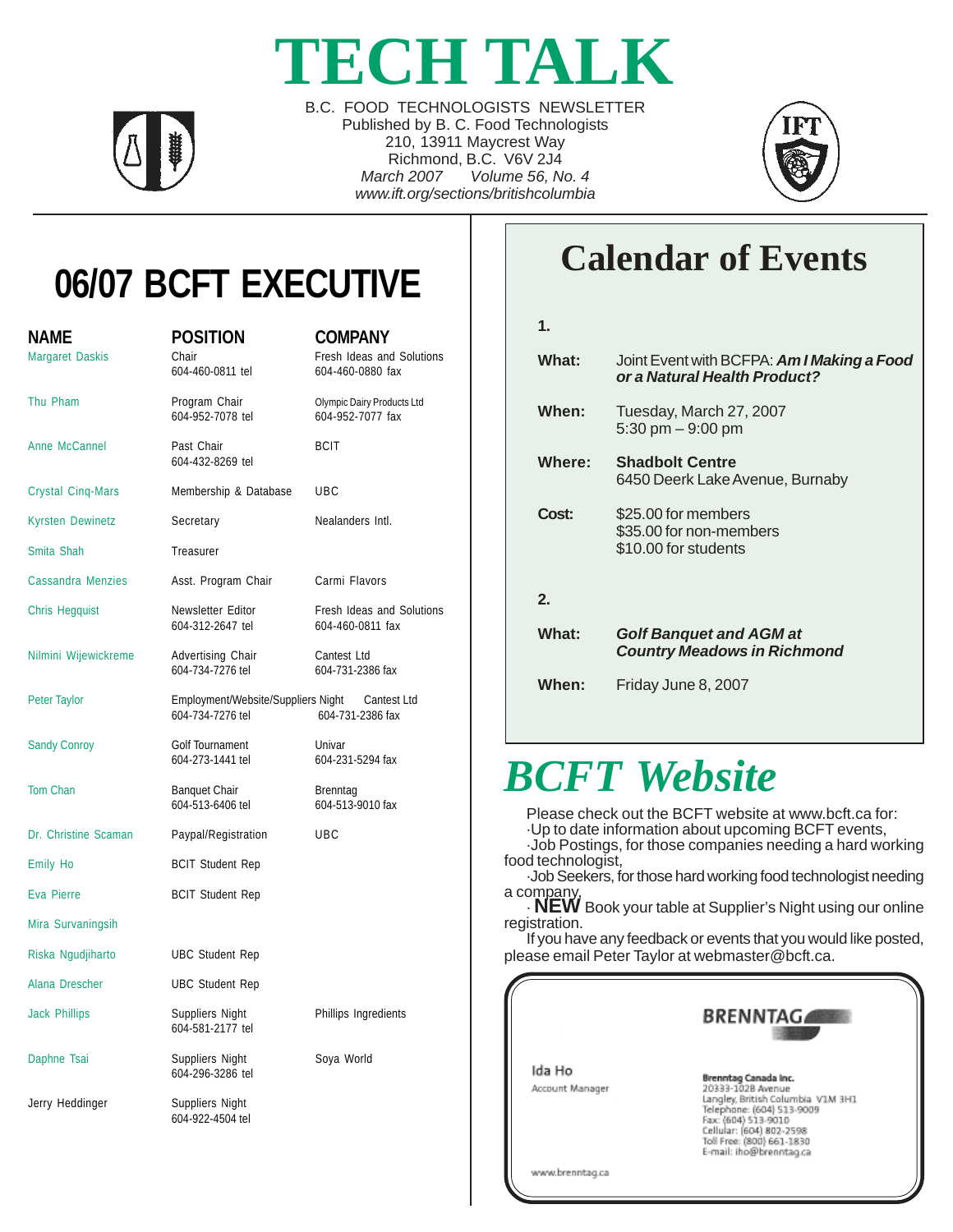# *Suppliers' Night A Shining Success*

This year's event, held on February 28<sup>th</sup>, 2007 was a great event. Over 123 tables showcased their products and services to over 170 attendees. The BCFT Executive would like to thank the organizing committee of Jack Phillips, Jerry Heddinger, Daphne Tsai, and Peter Taylor for their continued effort of making this event a highlight of our year. The organizing committee would like to extend a big "thank you" to all of the student volunteers from both UBC and BCIT. This event could not run as smoothly without their help.





3M

### **CASSANDRA MENZIES**

Sales Representative

#212-1515 Broadway Street Port Coquitlam, BC V3C 6M2 Canada

Tel: 604-468-9800 Toll Free: 1-866-468-9800 Fax: 604-468-9801 Cell: 604-866-9582

**Nancy Bender** Sales Representative Microbiology Products

**3M Canada Company** 804 Carleton Court, Annacis Island New Westminster, BC V3M 3M1 800 661 8126 Voicemail 423 800 665 4759 Fax nabender@mmm.com

www.3M.com/microbiology

**CANT** A LIFE SCIENCE COMPANY

### **99 FOOD SAFETY**

WINNIPEG



# **Expertise in Food Analysis**

- · Pesticide Residues & Hormones
- Nutrition Labelling
- · Microbiology
- Food Chemistry

VANCOUVER

- . Natural Health Products
- Gas Testing for Package Evaluation
- Effluent Water Testing

**KELOWNA** 

Call 1 800 665 8566, visit www.cantest.com or email foodsafety@cantest.com for further information

VICTORIA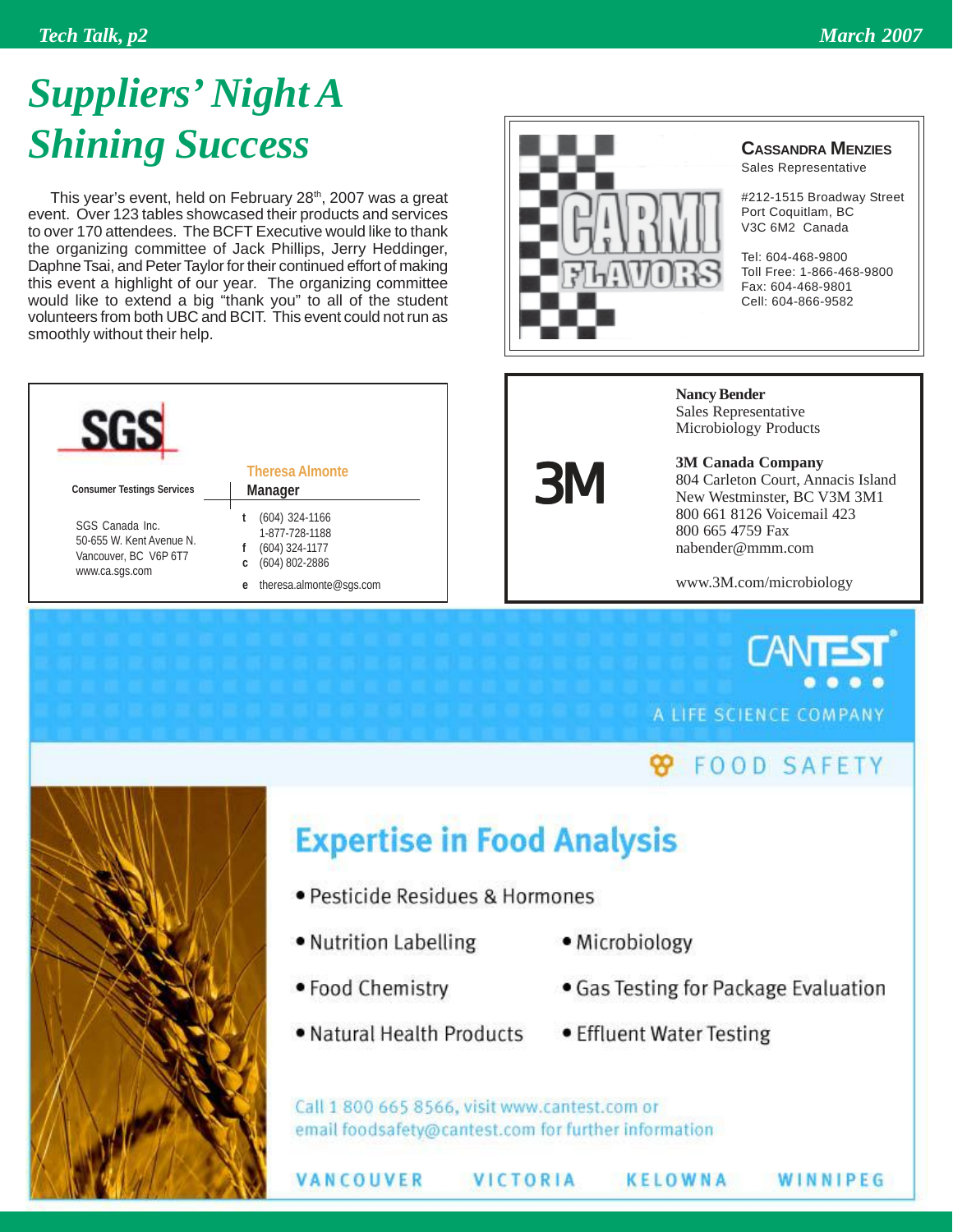### *Tech Talk, p3 March 2007*

# *Get Involved with the BCFT Executive*

The BCFT is accepting all nominations for all positions on the executive. The list of positions is on the front page of the newsletter. The election will take place at the AGM on June 8<sup>th</sup>, 2007 at the Country Meadows Golf Club in Richmond. The Executive is pleased to announce the new position of Awards Chair in 07/08. The annual responsibilities would include:

· Create and submit notices for newsletters reminding membership of awards and nomination deadlines (detailed descriptions should appear in the October Newsletter).

· Prior to the nomination deadlines (at least one month in advance), discuss awards and possible nominees at an executive meeting.

· Assist in the preparation of nominations as required. Nominations can be submitted by individual members, or by the section (section nominations may be stronger than individual nominations).

· Prepare Notice for the September Newsletter announcing BC's award winners.





# *For Employers and Job Searchers*

BCFT sponsors 'no-charge' job postings and resume postings on our website. Please ensure the posting is in pdf or word document form. Optionally, we can provide a form for the job posting.

Check out the current positions available at this link:

http://www.bcft.ca/Positions\_available.htm

For more information or to post a job, contact Peter Taylor at

webmaster@bcft.ca

**Sandy Conroy** Sales Representative Food and Pharmaceuticals

**Univar Canada Ltd.** 9800 Van Horne Way Richmond, BC V6X 1W5



Tel 604 273 1441 Fax 604 231 5294 TF 1 800 663 9628 sandy.conroy@univarcanada.com

www.univarcanada.com



**IR LABORATORIES INC.** Government Certified - ISO9002 Registered Accredited by Agriculture Canada, CAEAL & SCC

### FOOD, DAIRY, FISHERIES & WATER TESTING

Analytical Chemistry + Microbiology + Nutritional Analysis + Water & Waste Water Analysis + Import & Export Inspection + ISO9000 & HACCP Quality System Consulting + Sensory Evaluation + Product Development & Formulation

#12 - 3871 North Fraser Way, Burnaby, BC, V5J 5G6 Ph:(604) 432-9311, Fax: (604) 432-7768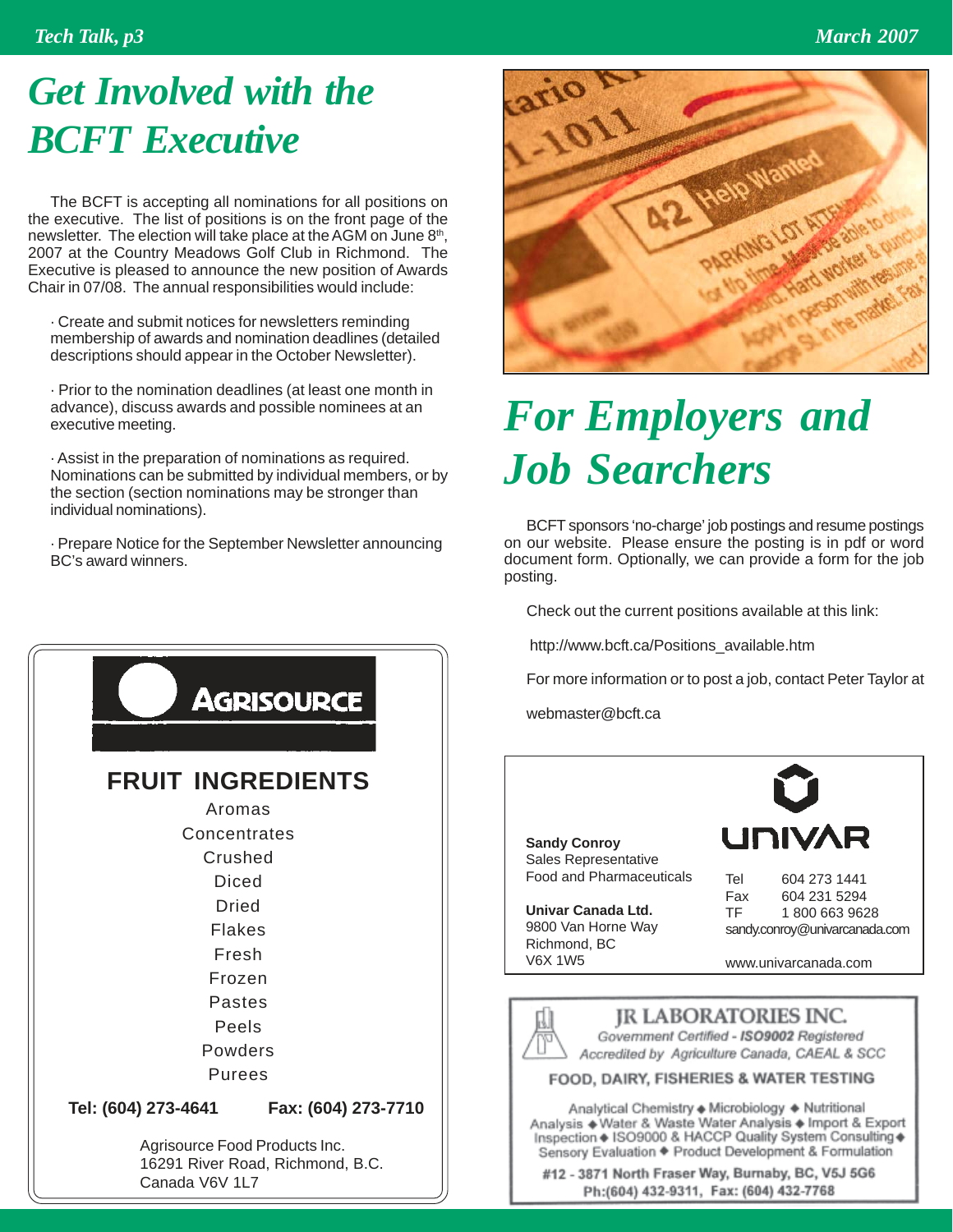# *Request for Comments on the Development of the Agriculture Innovation Hub*

BCFT Chair Margaret Daskis is asking for members input for the implementation for the development of a Agriculture Innovation Hub (details reprinted from the February Newsletter found below). Suggestions for pilot plant equipment, technical capacity, location options, etc. can be sent to freshideas@telus.net.

### **BACKGROUND:**

Anne McCannel represented BCFT at a meeting on January 11 hosted by Investment Agriculture to investigate the development of an "Agriculture Innovation Hub" within British Columbia. A large number of industry organizations and government groups were represented at the meeting. The industry organizations included the BC Food Processors Association (BCFPA), Western Canadian Functional Food and Natural Health Product Network (WCFN), University of British Columbia Faculty of Land & Food Systems (UBC), the Small Scale Food Processor Association (SSFPA), BC BioProducts Association (BCBPA), and the BC Agricultural Council (BCAC).

The government groups were comprised of Western Economic Diversification, BC Ministry of Agriculture and Lands, and Investment Agriculture.

A BC Food Technology Centre Working Group consisting of the industry organizations had already met previously to address the need for an industry-centred technology and commercialization centre in BC. This group submitted a proposal for funding a project with the goal of defining the services that should be offered and the form or structure of the centre.

### *What happened at the January 11 meeting?*

Discussion included a description of past activities and future "visions" for a centre (must be affordable, accessible, allow production of commercial products, use existing infrastructure as much as possible, entrepreneurial, etc). It was agreed that the Agriculture Innovation Hub participants would work together to move forward on the initiative. The first step towards this vision is to perform a feasibility study and write a business plan. The industry organizations, in concert with the government groups, are in the process of facilitating this project.

### *Next steps*

Because the creation of a centre would be such an important development for BCFT members, Margaret Daskis has agreed to continue in the role of representing BCFT at future meetings.





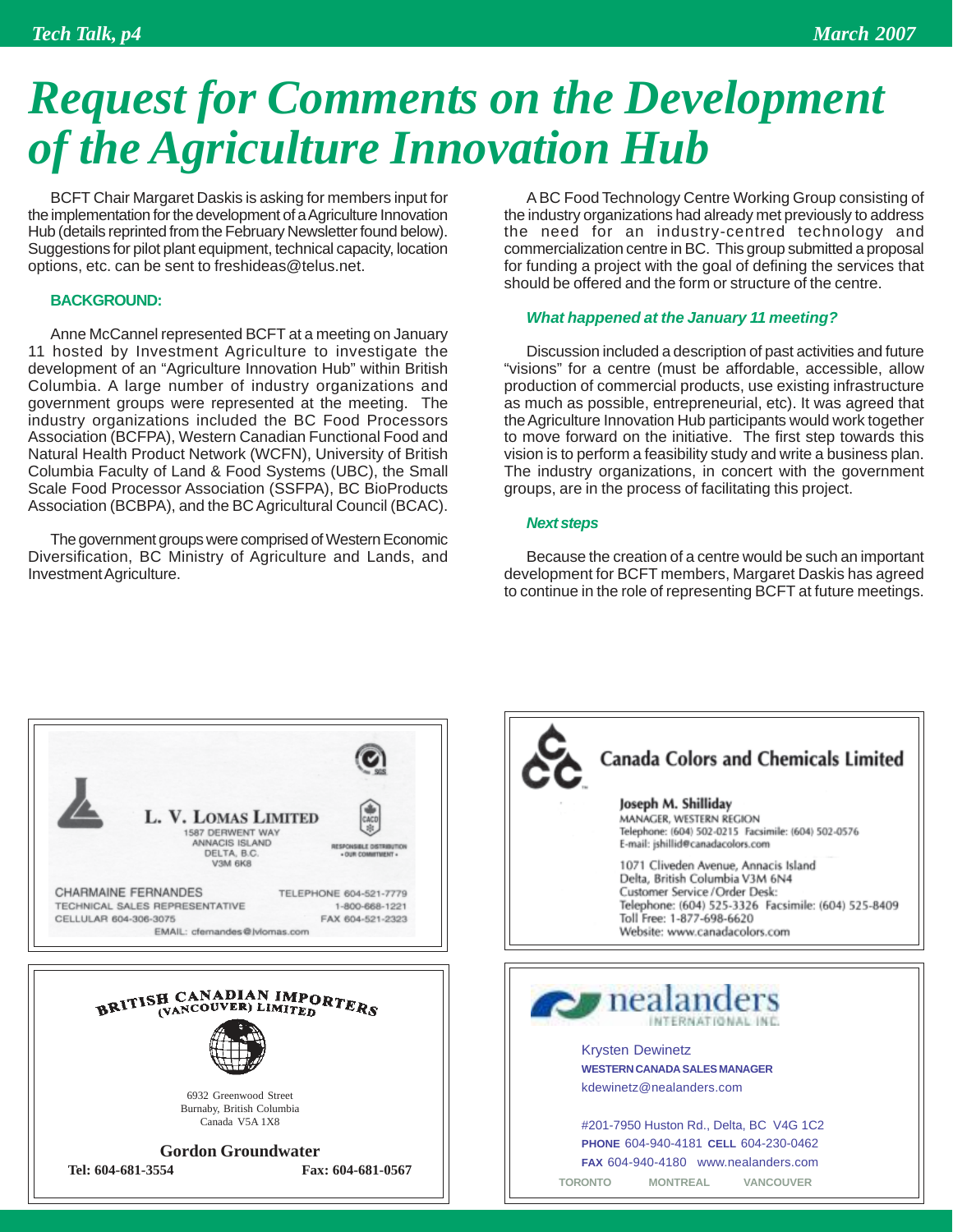

**BC Food Protection Association** 

# Speaker's Evening

# **Feature Speakers:**

Feature Speakers.<br>Dr. B. Brett Finlay, Professor, Michael Smith Laborato-Dr. B. Brett Finlay, Protessor, Michael Dr. Biology<br>ries, & Departments of Biochemistry & Molecular Biolries, & Departments of Biochemistry & Moore."E. coli<br>ogy, & Microbiology & Immunology, UBC. Topic:"E. coli ogy, & Microbiology & Immunology, Ober<br>0157: How does it work and what can we do?".

O157: How does it work are<br>Dr. Brian Radke, Public Health Veterinarian, BC Centre Dr. Brian Radke, Public Health Vetermanum,<br>of Disease Control. Topic: "Bacterial Surveillance of of Disease Control: represent CIPARS".

> Registration 5:30 p.m., Program 6:45 p.m. Evening Wrap-up by 9 p.m.

Tuesday, February 13, 2007

### **Registration Fees**

| Members                  | S 25     |
|--------------------------|----------|
| Non-members              | S 35     |
| Students                 | $5 \t10$ |
| Drive includes houseways |          |

sandwiches & snacks

### For more information

Terry Peters, President, BCFPA Tel: 604-666-1080 Email: president@bcfpa.net

## **Burnaby Fireman's Hall**

6515 Bonsor Ave,

**Burnaby, BC** 

### Pre-Register by Feb 6th

Lance Hill, Membership, BCFPA Fax: 604-666-3149 Email: members@bcfpa.net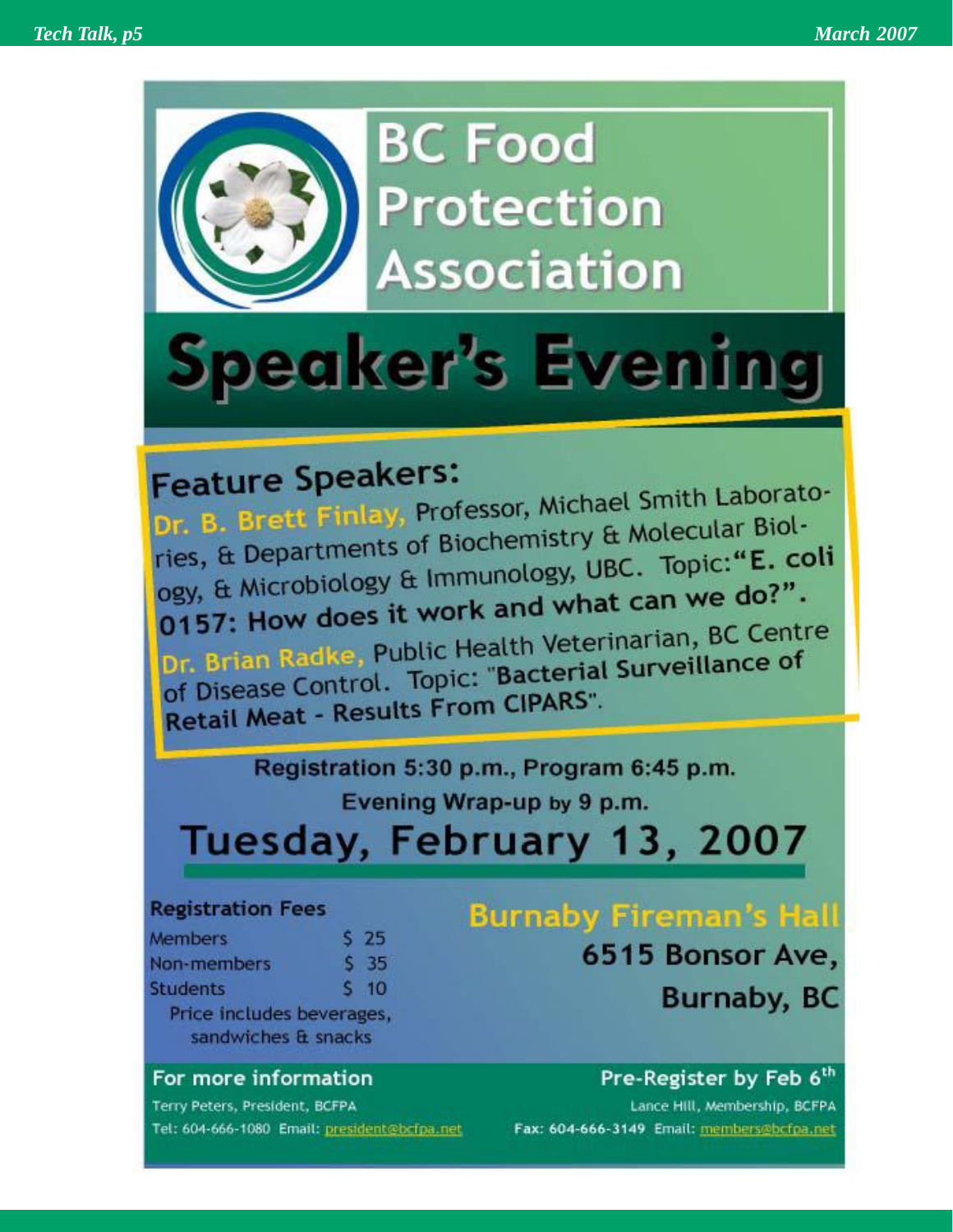### **Who should come to this Speaker's Evening?**

Anyone involved in food ! Whether you:

- Grow food
- Process food
- Package food
- Test food
- Transport food
- Prepare food
- Provide
- Supply ingredients
	- services
	- Design and supply equipment
- Serve food
- Educate
- Regulate

### **Shadbolt Centre—**Directions:

**By Car:** Parking-free. Trans-Canada Hwy exit Kensington South to Canada Way. Behind Burnaby City Hall.

**By Bus:** 144 SFU/Metrotown bus links the Centre & the Metrotown & Burnaby Lake Skytrain stations.

Map: www.city.burnaby.bc.ca/ shared/assets/prksrc\_fclts\_shdblt1759.pdf

6450 Deer Lake Avenue,

Burnaby, BC

### **Speaker Profiles**



### **Jim Strausz, Strauss**



**Herbs Ltd.** Certified in Industrial and Process Control technology, Jim Strausz, sometimes known as Junior, misspent 26 years working in the Canadian pulp industry. In-

volved in design and construction of the Peace River Pulp and Alberta Pacific mills in northern Alberta (both the worlds largest and cleanest mills at time of construction), Jim stayed with Alberta Pacific for 10 years after startup, managing instrumentation, process control and mill maintenance contracts, including the part time position of Management Representative for the billion dollar mill's ISO 9001 program. In 2002, family called Jim back to Kamloops to manage the growing group of companies doing business under the trademark of Strauss Herb Co, where Jim has held the positions of General and Marketing Manager through implementation of the new NHP Regulations.



### **Lance Hill, Health Can-**

**ada,** B.Sc.(Food Science) joined Health Protection Branch, Health Canada as a Food & Drug Inspector in 1980—involved in inspection of establishments producing a

Naturbott Centre – Directions:<br>
Natural Health Can-<br>
Hermentation of the new NHP Regulations.<br>
Natural Health Can-<br>
Natural Health Can-<br>
Natural Health Can-<br>
Natural Health Can-<br>
Natural Health Can-<br>
Natural Health Can-<br> wide-range of food commodities. In1992, Nutrition Program Specialist, Western Region food inspection program, relating to fortified foods and other nutritional products as well as regional response to undeclared food ingredients which may cause adverse food reactions. In 1997, Lance became CFIA's Nutrition/Allergy Program Specialist for the Western Area and on occasion acted as the National Allergen Technical Specialist. In 2002, Lance returned to Health Canada, as the Regional Food Liaison Officer, Western Region. In 2003, Lance joined the Executive of the British Columbia Food Protection Association (BCFPA) as the Membership Coordinator.



**present….** 

**BC Food Protection Association** 

# **Am I Making a Food or**

**Burnaby**